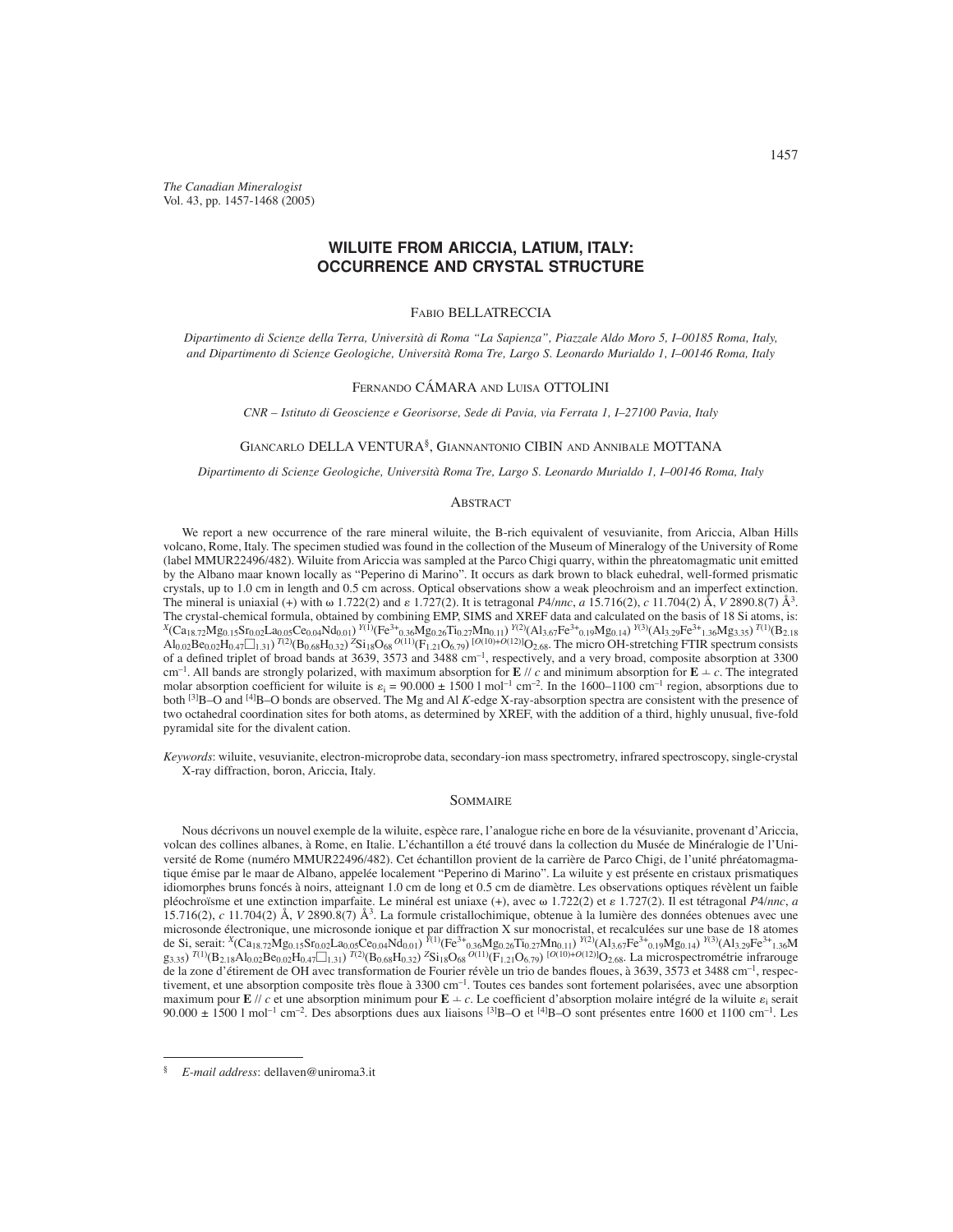spectres d'absorption des rayons X émis par Mg et Al concordent avec la présence de deux sites à coordinence octaèdrique pour chaque atome, tel qu'indiqué par affinement de la structure, et aussi la présence d'un troisième site très inhabituel à coordinence cinq, pyramidal, pour le cation bivalent.

(Traduit par la Rédaction)

*Mots-clés*: wiluite, vésuvianite, microsonde électronique, microsonde ionique, spectroscopie infrarouge, diffraction X sur monocristal, bore, Ariccia, Italie.

#### **INTRODUCTION**

Wiluite,  $Ca_{19}(A1, Mg, Fe, Ti)_{13}(B, Al, \Box)_{5}Si_{18}O_{68}$  $(O,OH)_{10}$ , is the B-rich analogue of vesuvianite, recently characterized from a sample of Wilui River, Sakha Republic, Russian Federation, and found within serpentinite associated with grossular and serpentinegroup minerals. Although it has been known for some time that vesuvianite commonly contains boron and that vesuvianite from the Wilui region, in particular, contains significant amounts of boron (indeed, the name wiluite had been in use in the literature for samples from there for a long time), the species had never been formally defined until the work of Groat et al. (1998). As shown by Groat *et al.* (1994) vesuvianite can incorporate up to 4 wt%  $B_2O_3$ , the boron substitutes for H, according to the BMgH–2Al–1 exchange vector. Boron is distributed over two sites of the vesuvianite structure:  $T(1)$ , where it replaces two H1 hydrogen atoms and adopts tetrahedral coordination, and *T*(2), where it replaces one H2 hydrogen atom and adopts triangular coordination (Groat *et al*. 1994, 1996).

During a systematic crystal-chemical study of vesuvianite-group minerals (Bellatreccia 2003) collected in the tephra scattered within the Plio-Pleistocene volcanic region of Latium, Italy, we found that most of the samples studied contain significant boron, and one sample in particular has  $B \gg 0.25$  atoms per formula unit (*apfu*), thus allowing it to be classified as wiluite. Wiluite is a very rare mineral and has been so far reported only from three localities in the world (Groat *et al.* 1998): 1) Wilui River, Sakha Republic, Russian Federation, 2) Templeton Township, Quebec, Canada, and 3) Bill Waley mine, Tulare County, California, USA. Here, we report on the crystal-chemical study of wiluite from Ariccia, Latium, Italy, a new occurrence. We emphasize that the high B content of vesuvianitegroup minerals from Alban Hills, and from the Ariccia quarry in particular, had previously been noted (A. Taddeucci, pers. commun.); however, the data were never published.

### OCCURRENCE, PHYSICAL AND OPTICAL PROPERTIES

The crystal chosen for study is from the collection housed in the Museum of Mineralogy of the University of Rome "La Sapienza" (label MMUR 22496/482, hereafter 26FB). It was collected at the ignimbrite quarry of Parco Chigi, Ariccia community, Rome, Latium. The phreatomagmatic unit in which wiluite occurs, locally known as "Peperino di Marino", erupted about 23,000 years ago from the polygenetic Lake Albano maar, part of the Alban Hills volcano in central Italy (Giordano *et al.* 2002). In Latium, vesuvianite typically occurs in skarn-type ejecta (Bellatreccia 2003), which are fragments of the metasomatized carbonate-rich wallrock. Wiluite from Parco Chigi is found scattered within the pyroclastic deposit; as such, it is unclear whether it originated from disaggregated metasomatic xenoliths or by magmatic crystallization.

Wiluite occurs as well-formed, euhedral, prismatic crystals (Fig. 1), with a maximum dimension of 1.0 cm along *c* and 0.5 cm across. All crystals show a well-defined morphology, with a short prismatic habit; they consist of tetragonal  $\{100\}$  and  $\{110\}$  prisms doubly terminated by ditetragonal {101} pyramids cut at the apex by the {001} pinacoid. They are dark brown to black in hand specimen. In thin section, the mineral is colorless to light yellowish green, very weakly pleochroic. There is a strong optical sectorzoning, from cross-hatched domains to fine lamellar zones; under crossed polarizers, the extinction is never perfect. The indices of refraction were measured on a single polished surface of more than  $1 \text{ mm}^2$  using a jeweller's refractometer in monochromatic light (590 nm), with an accuracy of about 0.002 (Hurlbut 1984). Wiluite from Ariccia is uniaxial  $(+)$ , with  $\omega$  1.722(2) and  $\varepsilon$  1.727(2). Vesuvianite is an optically negative mineral (Deer *et al.* 1982); however, B-rich vesuvianite (and wiluite) are invariably positive (Groat *et al*. 1992, 1998). Borovikova *et al.* (2003) recently revised the optical characteristics of a large number of samples and concluded that, among the B-rich (low- and highsymmetry) vesuvianite samples, those containing  $[3]$ B are negative, whereas those containing [4]B are positive. Owing to the mixed occupancy of the *T* sites, the actual distribution of boron between sites and the coordination of B are not easy to obtain directly with X-ray methods. This information, however, is provided, at least qualitatively, by IR spectroscopy in the B–O stretching region (1200–1000 cm–1). Powder and single-crystal spectra (see below) of wiluite from Ariccia show absorptions due to both  $[BO_3]^{3-}$  and  $[BO_4]^{5-}$  groups. Therefore, it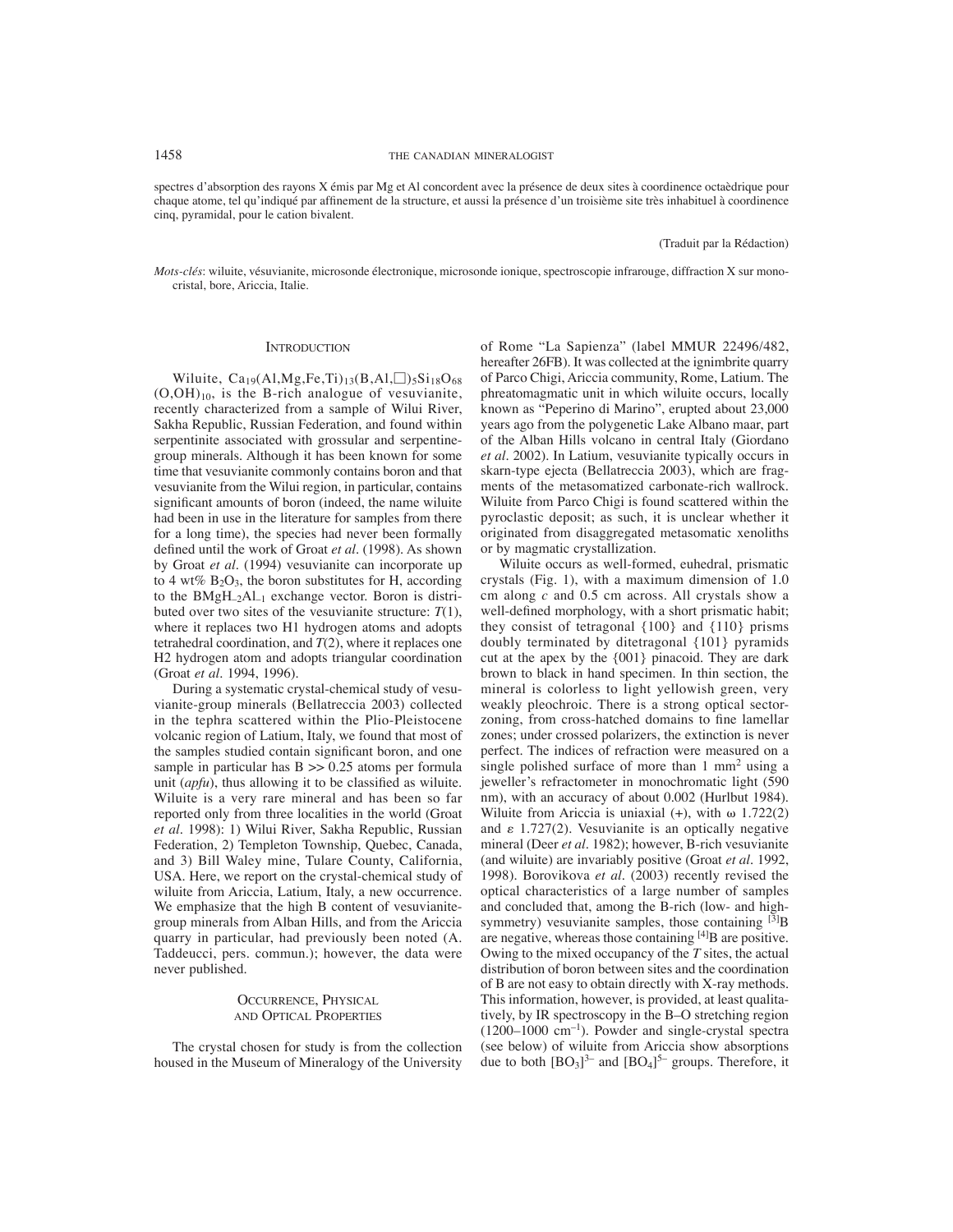is unclear whether the optical sign of vesuvianite is indeed directly linked to the coordination of B in the structure.

#### CHEMICAL COMPOSITION

Wavelength-dispersion (WD) analysis of the sample for the main and trace constituents was done using a Cameca SX50 electron microprobe at the CNR – Istituto di Geologia Ambientale e Geoingegneria (IGAG), Università di Roma "La Sapienza". Analytical conditions were 15 kV (accelerating voltage) and 15 nA (beam current), with a 5  $\mu$ m beam diameter. Counting time was 20 s on both peak and background. We used the following standards: wollastonite  $(SiK\alpha, TAP)$ ; Ca*K*α, PET), periclase (Mg*K*α, TAP), corundum (Al*Kα*, TAP), magnetite (Fe $K\alpha$ , LIF), rutile (Ti $K\alpha$ , LIF), Mn metal (Mn*K*, LIF). Analytical errors are 1% relative for major elements and 5% relative for trace elements. Data reduction was done by the PAP method (Pouchou & Pichoir 1985).

We established the concentrations of the light elements, Y, Sr, and the rare-earth elements (REE) on the same mount by secondary-ion mass spectrometry (SIMS) using an ion microprobe (Cameca IMS 4f) at CNR – Istituto di Geoscienze and Georisorse (IGG), Università di Pavia. A 16O– primary ion beam accelerated at 12.5 kV, with a beam intensity of 3 nA and a beam diameter  $\leq 5 \mu m$ , was employed. The CaO content (wt%), derived by electron-microprobe analysis, was used as the internal reference for Y, Sr and the REE, whereas the  $SiO<sub>2</sub>$  content (wt%) was selected for H, Li, Be and B. Both CaO and  $SiO<sub>2</sub>$  were used in the quantification of levels of F, U and Th (Ottolini & Oberti 2000). We used as standards the Snarum and Durango apatites for the REE, Y and Sr, BB and LL Std b glasses for U and Th, and danalite for Be. For the calibration of H, Li and B, low-Si silicate standards were used (see Ottolini *et al*. 2002 for details). The analytical accuracy is estimated to be 10% relative for H and F, and close to 5% relative for Li, Be and B. For the heavier elements, the relative uncertainty is discussed in detail in Ottolini & Oberti (2000).

The overall composition of the wiluite from Ariccia, obtained by combining EMPA (Si, Al, Mg, Ca, Fe, Ti and Mn) and SIMS data (H, Li, Be, B, F, Y, REE, Th, U and Sr), is reported in Table 1. The crystal-chemical formula is based on 18 Si atoms, thus excluding Al from the Z sites, in agreement with the standard formula suggested by Groat *et al*. (1996); this procedure is also supported by our XANES results (see below). Wiluite from Ariccia has a composition very similar to wiluite from the Sakha Republic (Groat *et al.* 1998), the only notable difference being the significantly higher B and F contents. The chondrite-normalized REE pattern  $(REE_{cn})$  of this sample of wiluite (Fig. 2) is broadly similar to the patterns displayed by most minerals from the volcanic ejecta of Latium (Della Ventura *et al.* 1993, 1996, 1999, Oberti *et al.* 1999, Ottolini & Oberti 2000). It shows a significant enrichment in the light rareearth elements (LREE) and a linear decrease toward the heavy rare-earth elements (HREE). An interesting feature arises when comparing the REEcn pattern of the sample studied with the patterns of lavas or volcanic ejecta from the same locality (Fig. 2). Wiluite shows a strong enrichment in the LREE relative to the host rock, and a significant depletion in the HREE. This behavior suggests that vesuvianite-group minerals have a definite preference for LREE over HREE. For a sample from San Benito County, California, Fitzgerald *et al.* (1987) reported a total REE content of 14.74 wt%, the chondrite-normalized pattern of which (not shown in Fig. 2) is identical to the pattern of our sample of wiluite. However, this point cannot be definitively evaluated because, in the mineralogical literature, REE data on vesuvianite-group minerals are rare and incomplete.

#### CRYSTAL STRUCTURE

### *Experimental*

A crystal of  $0.23 \times 0.22 \times 0.20$  mm was selected for X-ray data collection on the basis of its sharp extinction.

TABLE 1. CHEMICAL COMPOSITION AND UNIT FORMULA OF WILUITE FROM ARICCIA, LATIUM, ITALY

|                                | Mean<br>$n = 4$ | Compositional range<br>$n = 26$ |       | Number of atoms |       |
|--------------------------------|-----------------|---------------------------------|-------|-----------------|-------|
| SiO <sub>2</sub> wt%           | 36.33           | 36.66                           | 33.78 | Si apfu         | 18.00 |
| AI <sub>2</sub> O <sub>3</sub> | 11.97           | 12.88                           | 10.50 | Al              | 6.97  |
| MgO                            | 5.27            | 5.70                            | 3.92  | Mg              | 3.75  |
| CaO                            | 35.26           | 35.84                           | 33.52 | Fe              | 1.91  |
| TiO <sub>2</sub>               | 0.71            | 1.43                            | 0.58  | Ti              | 0.27  |
| MnO                            | 0.27            | 0.35                            | 0.00  | Mn              | 0.11  |
| Fe <sub>2</sub> O <sub>3</sub> | 5.11            | 7.89                            | 5.01  | ΣΥ              | 13.00 |
| SrO                            | 0.079           | 0.081                           | 0.077 | Ca              | 18.72 |
| $Y_2O_3$                       | 0.003           | 0.004                           | 0.003 | Mg              | 0.15  |
| La <sub>2</sub> O <sub>3</sub> | 0.298           | 0.500                           | 0.097 | Sr              | 0.023 |
| Ce <sub>2</sub> O <sub>3</sub> | 0.235           | 0.376                           | 0.095 | Y               | 0.001 |
| $Pr_2O_3$                      | 0.014           | 0.020                           | 0.008 | La              | 0.054 |
| Nd <sub>2</sub> O <sub>3</sub> | 0.034           | 0.043                           | 0.025 | Ce              | 0.043 |
| Sm <sub>2</sub> O <sub>3</sub> | 0.003           | 0.004                           | 0.003 | Pr              | 0.003 |
| Eu <sub>2</sub> O <sub>3</sub> | 0.000           | 0.001                           | 0.000 | Nd              | 0.006 |
| Gd, O <sub>3</sub>             | 0.003           | 0.003                           | 0.002 | Sm              | 0.001 |
| $Dy_2O_3$                      | 0.001           | 0.001                           | 0.001 | Eu              | 0.000 |
| Er <sub>2</sub> O <sub>3</sub> | 0.000           | 0.000                           | 0.000 | Gd              | 0.000 |
| Yb, O,                         | 0.000           | 0.000                           | 0.000 | Dv              | 0.000 |
| UO <sub>2</sub>                | 0.001           | 0.001                           | 0.000 | Er              | 0.000 |
| ThO <sub>2</sub>               | 0.002           | 0.004                           | 0.001 | Yb              | 0.000 |
| $B_2O_3$                       | 3.350           | 3.89                            | 3.35  | U               | 0.000 |
| BeO                            | 0.016           | 0.018                           | 0.014 | Th              | 0.000 |
| Li <sub>2</sub> O              | 0.001           | 0.001                           | 0.001 | ΣX              | 19.00 |
| F                              | 0.774           | 0.775                           | 0.774 |                 |       |
| H.O                            | 0.239           | 0.258                           | 0.220 | B               | 2.86  |
|                                |                 |                                 |       | Be              | 0.02  |
| Subtotal                       | 99.97           |                                 |       | Li              | 0.00  |
| $O = F$                        | 0.33            |                                 |       | AI              | 0.02  |
|                                |                 |                                 |       | н               | 0.79  |
| Total                          | 99.64           |                                 |       | □               | 1.31  |
|                                |                 |                                 |       | $\Sigma$ T      | 5.00  |
|                                |                 |                                 |       | F               | 1.21  |

The unit formula, in atoms per formula unit (apfu), is based in 18 atoms of Si. The compositional range was defined on a second crystal of wilute. Total iron is<br>expressed as  $Fe<sub>2</sub>O<sub>3</sub>$ . The data for the first seven constituents were obtained by electron-microprobe analysis; the rest were obtained by secondary ion mass spectrometry (SIMS).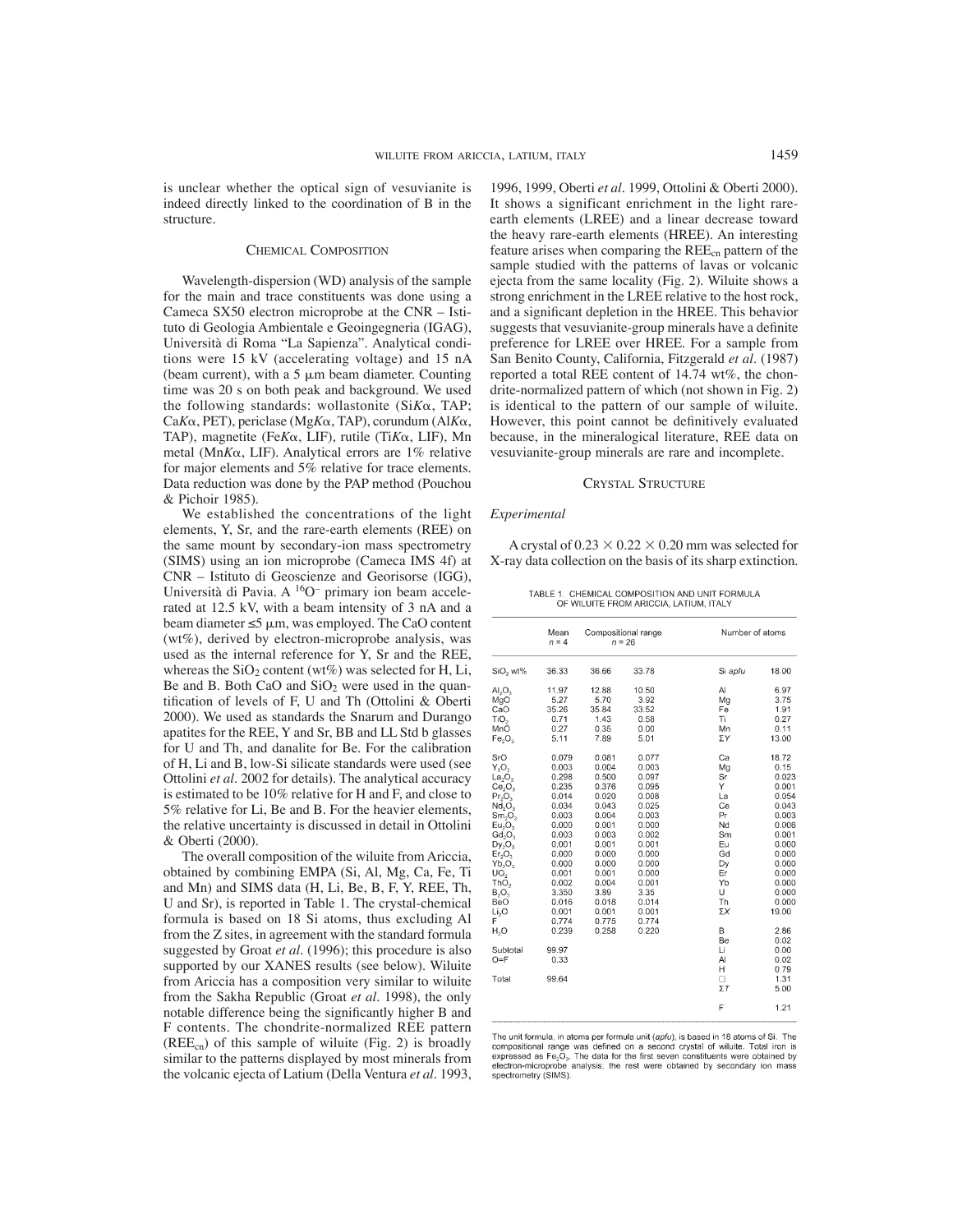1460 THE CANADIAN MINERALOGIST



FIG. 1. Crystal habit of wiluite from Ariccia; width of field of view: 5 cm.

Diffracted intensities were recorded using a singlecrystal Nonius Kappa CCD diffractometer at the Institut für Mineralogie und Kristallographie, Geozentrum, Universität Wien (Austria) with a Mo $K\alpha$  ( $\lambda = 0.71073$ ) Å) sealed tube. The crystal-to-detector distance was 28 mm. A total of 406 images were recorded by  $\varphi$ - and  $\omega$ rotations of 2° in eight sets of images. Integration time for each frame was 65 s. Intensity data were extracted from images using the DENZO–SMN software package (Otwinowski & Minor 1997). Data were corrected for Lorentz, polarization and background. An empirical "multi-scan" absorption correction was applied (Otwinowski & Minor 1997). Unit-cell parameters were obtained by refining the position of all the integrated intensities.

The wiluite from Ariccia is tetragonal, space group *P*4/*nnc*, as indicated by the limited number (16 out of 2339) and the very weak intensity of reflections violating the extinction conditions  $(\langle I/\sigma(I) \rangle \langle I]$ . Atom coordinates published by Groat *et al.* (1996) for a specimen of vesuvianite from the Bill Waley mine, Tulare County, California (sample V56 of Groat *et al.* 1992), having a very similar chemical composition (except for B content) were used as starting parameters for the structure refinement.

Weighted full-matrix least-square refinements were completed using SHELX–97 (Sheldrick 1997). Scattering factors were taken from International Tables for X-ray Crystallography (Hahn 1995, Wilson 1995). The weighting scheme was  $w = [\sigma^2 (F_0^2) + (a^*P)^2 + b^*P]$ where  $P = [0.3333 * \text{max. of } (0 \text{ or } F_0^2) + (1 - 0.3333)$  $* F_c$ ]. Refinement parameters are given in Table 2, and atom coordinates and thermal displacement parameters, in Table 3, whereas in Table 4, we list selected bond-lengths and angles. Observed and calculated structure-factors are reported in Table 5, which may be obtained from the Depository of Unpublished Data, CISTI, National Research Council of Canada, Ottawa, Ontario K1A 0S2, Canada.

#### *Site assignment*

Site assignment (Table 6) have been calculated by comparing refined site-scattering values (Table 3), results of EMPA + SIMS chemical analyses normalized on the basis of 18 Si *apfu* (Table 1), and observed mean bond-lengths (Table 4). The REE are ordered at *X*(3);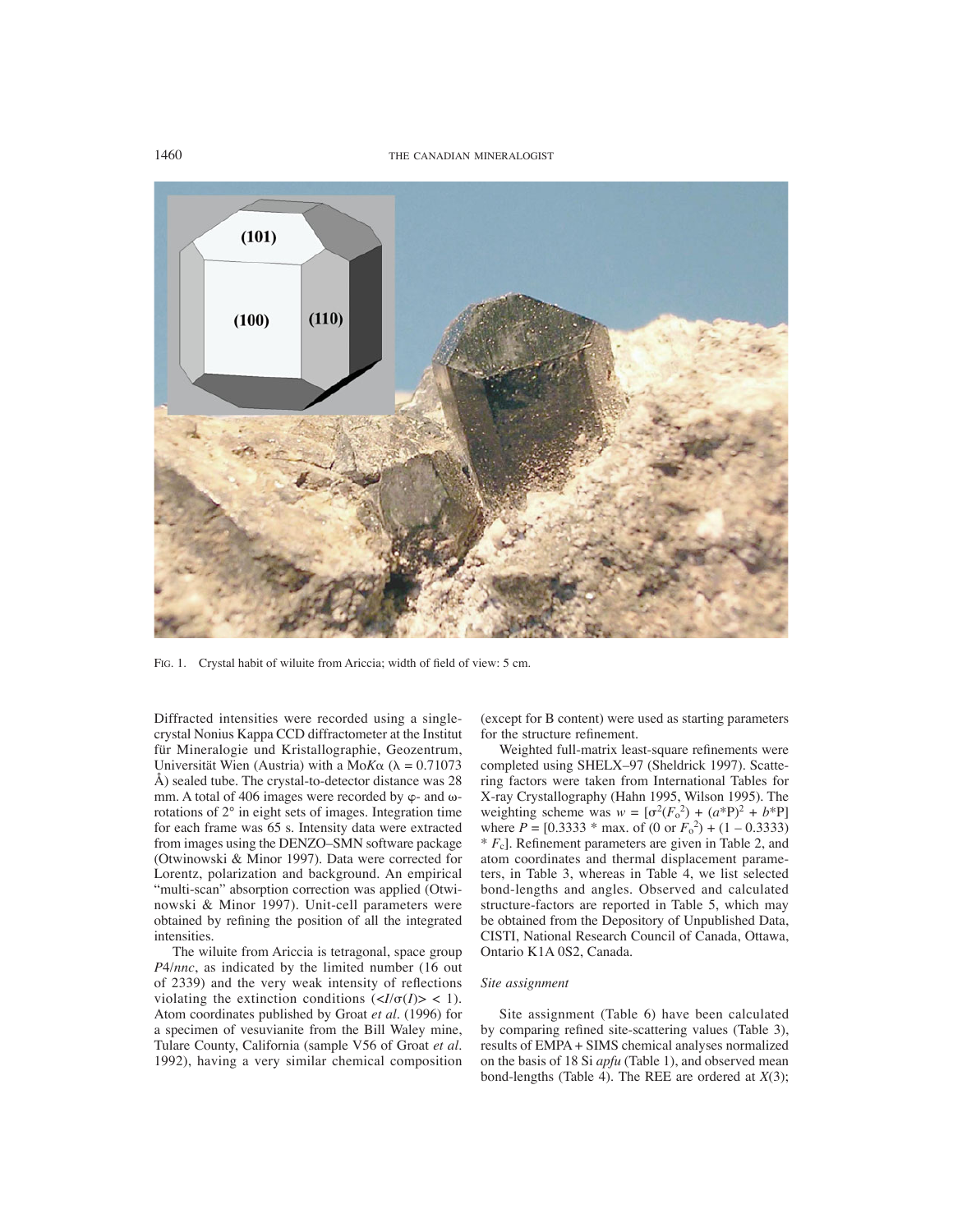calculated site-scattering values (163.3 electrons per formula unit, *epfu*) are in agreement with the observed values at the *X*(3) site (Table 3).

Scattering curves for  $Al^{3+}$  and  $Fe^{3+}$  were used to refine the site-occupancy factor (s.o.f.) of the octahedrally coordinated Y(2) and *Y*(3) sites. The observed site-scattering values (54.7 *epfu*, *i.e.*, 13.7 electrons per site) and mean bond-lengths  $(\langle Y(2) - O, O(11A) \rangle =$ 1.900 Å and  $\langle Y(2) - O, O(11B) \rangle = 1.943$  Å) are compatible with almost full occupancy of Al at *Y*(2), whereas significant Al(Fe<sup>3+</sup>,Mg)<sub>-1</sub> substitution must occur at the

TABLE 2. CRYSTAL AND STRUCTURE-REFINEMENT DATA FOR WILUITE FROM ARICCIA, LATIUM, ITALY

| Wavelength                              | 0.71073A                                               |
|-----------------------------------------|--------------------------------------------------------|
| Crystal system                          | Tetragonal                                             |
| Space group                             | P <sub>4</sub> Innc                                    |
| Unit-cell dimensions                    | a, b 15.716(2) Å                                       |
|                                         | c 11.704(2) Å                                          |
| Volume                                  | $V$ 2890.8(7) Å <sup>3</sup>                           |
| 7                                       | $\overline{2}$                                         |
| Density (calculated)                    | 3.403 $q/cm^{3}$                                       |
| Mean n                                  | 1.724                                                  |
| Compatibility index                     | $-0.024$ (excellent)                                   |
| F(000)                                  | 2979                                                   |
| Crystal size                            | $0.23 \times 0.22 \times 0.20$ mm <sup>3</sup>         |
| Theta range for data collection         | 2.17 to 33.72°                                         |
| Index ranges                            | $-24 \le h \le 24, -17 \le k \le 17, -17 \le l \le 18$ |
| Reflections collected                   | 10637                                                  |
| Independent reflections                 | 2898 [R(int) = $0.0242$ ]                              |
| Completeness to theta = $33.72^{\circ}$ | 99.8%                                                  |
| Refinement method                       | Full-matrix least-squares on $F^2$                     |
| Data / restraints / parameters          | 2898 / 8 / 193                                         |
| Goodness-of-fit on $F^2$                | 1.068                                                  |
| Final R indices $[1 > 2\sigma(1)]$      | $R1 = 0.0241$ , $wR^2 = 0.0534$                        |
| R indices (all data)                    | $R1 = 0.0343$ , w $R^2 = 0.0568$                       |
| Extinction coefficient                  | 0.00096(10)                                            |
| Largest diff. peak and hole             | 0.640 and -0.473 $e.\text{\AA}^{-3}$                   |
|                                         |                                                        |

*Y*(3) site (20.3 electrons per site;  $\langle Y(3) - O, O(11A) \rangle =$ 1.994 Å and  $\langle Y(3) - O, O(11B) \rangle = 2.013$  Å). The *Y*(1) site has five-fold coordination and can be occupied by variable amounts of Al,  $Fe<sup>3+</sup>$ , Mg, Ti and Mn. In our model, we used the scattering curve of  $Fe<sup>3+</sup>$ , leaving the site-occupancy factor at this site free to vary. Because the distance between the *Y*(1) and *X*(4) sites along the channels parallel to the *c* axis is only 1.022 Å, only half occupancy is possible for *Y*(l). Groat *et al.* (1994) refined split positions at the  $O(10)$  and  $Y(1)$  sites to account for the large RMS displacement observed at these two sites. We also observe large values of the atom-displacement parameter at these sites, but a test to split both atom positions yielded an unstable refinement. Therefore, the observed values of the atom- displacement parameter can be interpreted as due to the variable occupancy of the *Y*(1) sites by various cations. In fact, the refined site-scattering value at the  $Y(1)$  site (21.7) *epfu*, Table 3) and mean bond-length  $\left\langle \frac{\mathcal{Y}(1)-0}{2} \right\rangle = 2.090$ Å) are compatible with its alternate occupancy by small high-charge  $Fe^{3+}$  (Ti<sup>4+</sup>) cations and larger low-charge  $Mg$  (Mn<sup>2+</sup>) cations, whereas Al can be excluded owing to its short ionic radius that makes it incompatible with the observed mean bond-length for *Y*(1).

In B-rich vesuvianite and wiluite, B is ordered at the T(1) and *T*(2) cavities (Groat *et al.* 1994, 1996, 1998). We refined the site occupancy and anisotropic displacement parameters at the *T*(1) site. Boron occurs at the *T*(1) cavity in tetrahedral coordination with two oxygen atoms at the *O*(7) sites and two anions at the *O*(11) sites. The refinement showed high values of the atom-displa-



FIG. 2. Chondrite-normalized REE pattern of the wiluite compared with that of the volcanic rocks from the Alban Hills (Federico *et al.* 1994, Peccerillo *et al.* 1984) and hellandite-(Ce) (Oberti *et al.* 1999). REE normalization-factors are based on chondrite C1, from Anders & Ebihara (1982).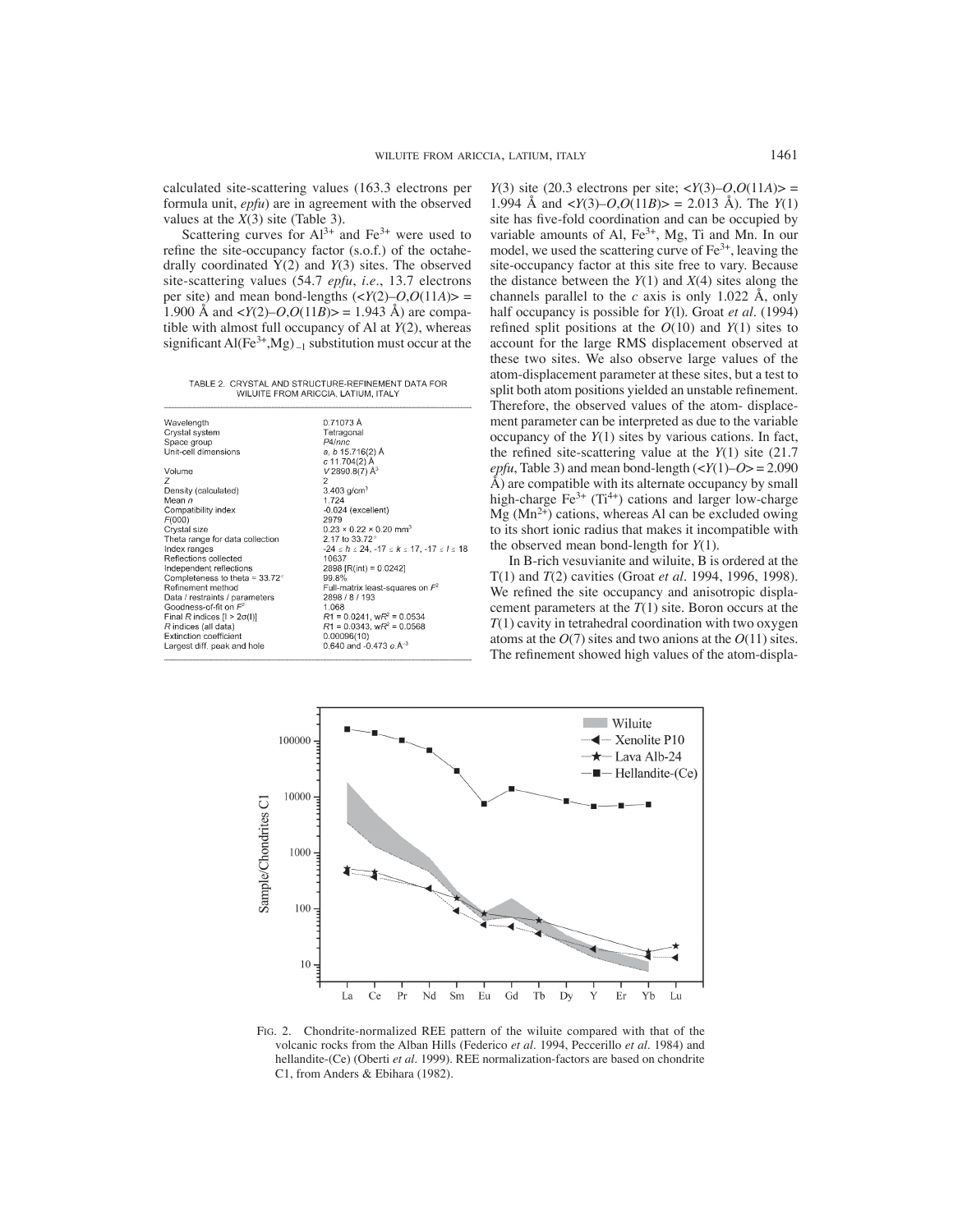|        | $ss^b$   | x/a                                        | y/b                                  | Z/c                  | $U_{eq}$   | $^aU_{11}$ | $U_{22}$  | $U_{33}$                                                             | $U_{12}$     | $U_{13}$               | $U_{23}$     |
|--------|----------|--------------------------------------------|--------------------------------------|----------------------|------------|------------|-----------|----------------------------------------------------------------------|--------------|------------------------|--------------|
| Z(1)   | 28       | $\frac{3}{4}$                              | ¼                                    | 0                    | 0.0069(1)  | 0.0075(2)  | 0.0075(2) | 0.0056(3)                                                            | 0            | 0                      | 0            |
| Z(2)   | 112      | $-0.17859(2)$                              | $0.04304(2)$ $0.87208(3)$            |                      | 0.0099(1)  | 0.0096(2)  | 0.0129(2) | 0.0073(2)                                                            | 0.0017(1)    | $-0.0006(1)$           | 0.0018(1)    |
| Z(3)   | 112      | $-0.08389(2) -0.15020(2) 0.36491(3)$       |                                      |                      | 0.0079(1)  | 0.0099(2)  | 0.0070(2) | 0.0070(2)                                                            | 0.0014(1)    | 0.0006(1)              | 0.0003(1)    |
| X(1)   | 40.3(1)  | $\frac{3}{4}$                              | ¼                                    | $\frac{1}{4}$        | 0.0092(2)  | 0.0137(3)  | 0.0080(2) | 0.0058(2)                                                            | 0            | 0                      | 0            |
| X(2)   | 161.7(2) | $-0.19038(2)$                              | $0.04495(2)$ $0.37987(2)$            |                      | 0.0101(1)  | 0.0096(1)  | 0.0119(1) | 0.0087(1)                                                            | 0.0016(1)    | $-0.0011(1)$           | 0.0001(1)    |
| X(3)   | 165.3(3) | $-0.10090(2) -0.17893(2) 0.89483(3)$       |                                      |                      | 0.0175(1)  | 0.0131(1)  | 0.0160(2) | 0.0234(2)                                                            | 0.0004(1)    | $-0.0044(1)$           | $-0.0023(1)$ |
| X(4)   | 20.4(1)  | $\frac{3}{4}$                              | $\frac{3}{4}$                        | 0.14318(9)           | 0.0105(3)  | 0.0087(3)  | 0.0087(3) | 0.0142(6)                                                            | 0            | 0                      | 0            |
| Y(1)   | 21.7(1)  | $\frac{3}{4}$                              | $\frac{3}{4}$                        | 0.05586(11)0.0188(4) |            | 0.0102(4)  | 0.0102(4) | 0.0359(8)                                                            | 0            | 0                      | 0            |
| Y(2)   | 54.7(2)  | $\mathbf 0$                                | 0                                    | 0                    | 0.0091(2)  | 0.0076(3)  | 0.0078(3) | 0.0118(3)                                                            | 0.0005(2)    | $-0.0002(2)$           | $-0.0009(2)$ |
| Y(3)   |          | 121.6(2) -0.11165(2) 0.12018(2) 0.12789(3) |                                      |                      | 0.0094(1)  | 0.0101(2)  | 0.0100(2) | 0.0081(2)                                                            | 0.0007(1)    | $0.0004(1) -0.0004(1)$ |              |
| T(1)   |          | 10.43(6) 0.05304(14) 0.05304(14)           |                                      | ⅛                    |            |            |           | $0.0183(10) 0.0217(13) 0.0217(13) 0.0115(15) -0.0066(12) -0.0089(9)$ |              |                        | 0.0089(9)    |
| T(2)   | 4.64(8)  | $\frac{1}{4}$                              | ¼                                    | ¼                    | 0.0100     |            |           |                                                                      |              |                        |              |
| O(1)   |          | $-0.21994(6)$                              | $0.17280(6)$ $0.08462(8)$            |                      | 0.0107(2)  | 0.0140(4)  | 0.0092(4) | 0.0090(4)                                                            | 0.0000(3)    | $-0.0005(3)$           | 0.0008(3)    |
| O(2)   |          | $-0.12070(6)$                              | $0.16054(6)$ $0.28284(8)$            |                      | 0.0127(2)  | 0.0166(5)  | 0.0102(4) | 0.0113(4)                                                            | $-0.0002(3)$ | $-0.0046(4)$           | 0.0014(3)    |
| O(3)   |          | $-0.04282(6)$                              | $0.22472(6)$ $0.07802(8)$            |                      | 0.0133(2)  | 0.0173(5)  | 0.0126(4) | 0.0101(4)                                                            | 0.0056(4)    | 0.0029(4)              | 0.0020(3)    |
| O(4)   |          | $-0.06177(6)$                              | $0.10461(6)$ $0.47133(8)$            |                      | 0.0103(2)  | 0.0122(4)  | 0.0097(4) | 0.0091(4)                                                            | 0.0004(3)    | $-0.0018(3)$           | 0.0008(3)    |
| O(5)   |          | $-0.17148(6)$                              | $0.01169(6)$ $0.17953(8)$            |                      | 0.0117(2)  | 0.0119(4)  | 0.0131(4) | 0.0101(4)                                                            | 0.0048(3)    | $0.0004(3) -0.0014(3)$ |              |
| O(6)   |          |                                            | $-0.12105(6) -0.27629(6) 0.05351(9)$ |                      | 0.0148(2)  | 0.0190(5)  | 0.0122(4) | 0.0133(5)                                                            | 0.0021(4)    | 0.0023(4)              | 0.0053(4)    |
| O(7A)  | 32.0(5)  | 0.05565(14)0.1760(2)                       |                                      | 0.3201(2)            | 0.0102(7)  |            |           |                                                                      |              |                        |              |
| O(7B)  | 32.0(5)  | 0.0445(2)                                  | 0.1466(3)                            | 0.3069(2)            | 0.0172(7)  |            |           |                                                                      |              |                        |              |
| O(8)   |          | $-0.06037(6) -0.09201(6) 0.06654(8)$       |                                      |                      | 0.0099(2)  | 0.0089(4)  | 0.0093(4) | 0.0114(4)                                                            | 0.0018(3)    | $0.0017(3) -0.0003(3)$ |              |
| O(9)   |          | $-0.14607(6) -0.14607(6)$                  |                                      | $\frac{1}{4}$        | 0.0124(3)  | 0.0136(4)  | 0.0136(4) | 0.0099(6)                                                            | $-0.0018(5)$ | $-0.0015(4)$           | 0.0015(4)    |
| O(10)  | 10.6(2)  | $\frac{3}{4}$                              | $\frac{3}{4}$                        | 0.8700(3)            |            |            |           | $0.0305(13) 0.0317(15) 0.0317(15) 0.0279(23)$                        | 0            | 0                      | 0            |
| O(11A) | 31(3)    | $-0.0030(2)$                               | 0.0628(4)                            | 0.1351(9)            | 0.0079(10) |            |           |                                                                      |              |                        |              |
| O(11B) | 33(3)    | $-0.0013(2)$                               | 0.0536(4)                            | 0.1543(9)            | 0.0109(8)  |            |           |                                                                      |              |                        |              |
| O(12)  | 11.2(2)  | 0.1772(5)                                  | 0.2733(4)                            | 0.2044(6)            | 0.0263(19) |            |           |                                                                      |              |                        |              |
| H(2)   | 0.9(1)   | ¼                                          | ¼                                    | 0.2070               | 0.0200     |            |           |                                                                      |              |                        |              |
|        |          |                                            |                                      |                      |            |            |           |                                                                      |              |                        |              |

TABLE 3. FRACTIONAL ATOM COORDINATES AND ANISOTROPIC DISPLACEMENT PARAMETERS FOR WILUITE FROM ARICCIA LATIUM, ITALY

Note:  $U_{(eq)}$  is defined as one third of the trace of the orthogonalized  $U_{ij}$  tensor.

<sup>a</sup> The exponent of the anisotropic displacement factor takes the form: -2  $\pi^2$  [ $h^2$   $a^{*2}$  U<sub>11</sub> + ... + 2 h k a<sup>\*</sup> b<sup>\*</sup> U<sub>12</sub>].

<sup>b</sup> ss = observed site-scattering, in electrons per formula unit (epfu).

cement parameters at both the *O*(7) and *O*(11) sites, each split into two positions [see Fig. 3 for details of the electron density at the *O*(7) sites], as already observed by Groat *et al.* (1994). Occupancy for each split site was constrained to be complementary, but no constraint on the occupancy of the  $O(7)$  and  $O(11)$  sites was applied. Isotropic displacement parameters were refined for both split sites. A separation  $O(11A) - O(11B)$  of 0.23 Å and *O*(7*A*)–*O*(7*B*) of 0.52 Å was obtained at convergence, in agreement with the findings of Groat *et al.* (1994). Thus, our model depicts a local environment with large vacant *T*(1) tetrahedral cavities formed by two *O*(7*A*) and two *O*(11*A*) anions, and smaller occupied tetrahedral *T*(1) sites coordinated by two *O*(7*B*) and O(11*B*) sites. Our refinement yielded a site occupancy complementary for  $O(7)$ B and  $O(11B)$ , compatible with half occupancy of *T*(1) sites (Table 3). Following Groat *et al.* (1994, 1996), the *T*(1) sites can be occupied by B and Al. The observed mean bond-length  $(<sup>IV</sup>T(1)-O(B)>1.514$  Å) is rather large for full occupancy by boron  $(<sup>N</sup>B-O>1.47$ Å; Shannon 1976) and too short for full occupancy by aluminum ( $\langle$ <sup>IV</sup>Al–O> 1.75 Å; Shannon 1976). Therefore, most of the scattering at  $T(1)$  must be due to B. In terms of the observed site-scattering values (10.43 *epfu*), we estimate 2.09 *apfu* of B at *T*(1). However, this

value is probably underestimated because some of the electron density near the *T*(1) site was still present in the difference-Fourier maps.

The *T*(2) site lies between two *O*(10) anions along the channels parallel to the *c* crystallographic axis. In B-bearing vesuvianite, H at this site [*i.e.*, *H*(2)] is partially or totally replaced by B. One additional partially occupied oxygen atom  $[O(12)]$  around the  $T(2)$ site is observed in X-ray-diffraction data in cases where B enters at the *T*(2) site (Groat *et al.* 1994, 1996). In this case, the coordination at the  $T(2)$  sites is a matter of debate. Groat *et al*. (1996) have proposed a mixed coordination model for B at the *T*(2) sites in B-rich vesuvianite. On the basis of the observed site-scattering values and short-range order, those authors proposed that most of the B at  $T(2)$  has planar 3-fold coordination [with one  $O(10)$  site vacant and only two of the eight possible *O*(12) sites occupied], whereas some B has linear coordination with two *O*(10) anions. In our model, the site occupancy of the  $T(2)$  and  $O(12)$  sites has been refined using the scattering curve of B and  $O^{2-}$ , respectively. These two sites were refined considering isotropic displacement parameters, and the value of  $T(2)$  was fixed at 0.01  $\AA^2$ . At convergence, a residual maximum was found at a distance of 0.9 Å from *O*(10)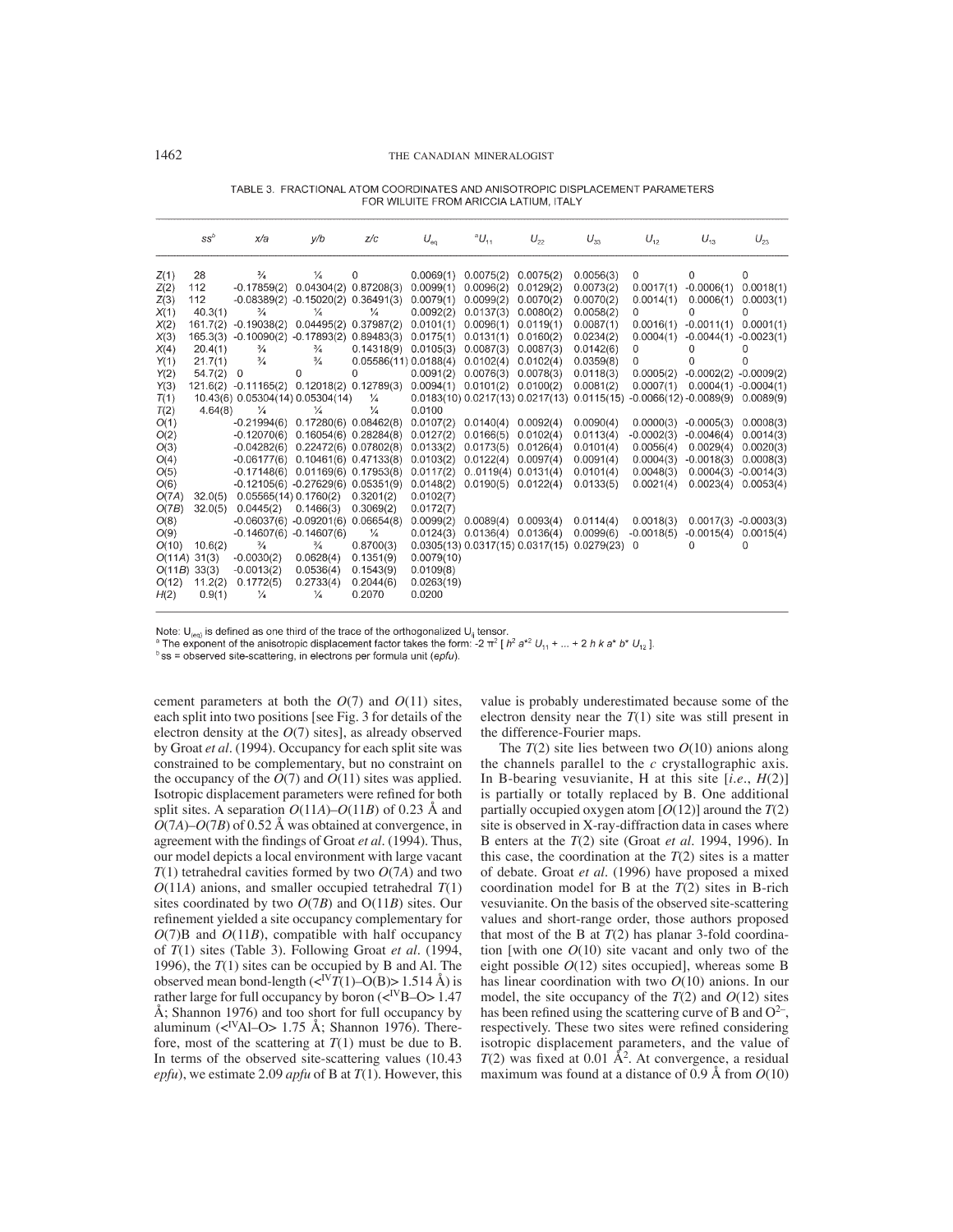| TABLE 4. SELECTED BOND-LENGTHS (Å) AND GEOMETRICAL PARAMETERS |
|---------------------------------------------------------------|
| FOR WILUITE FROM ARICCIA, LATIUM, ITALY                       |

| $Z(1)-O(1)^{a}$<br>Vol. $(A^3)$<br>TAV<br>TQE | $\times 4$ | 1.636(1)<br>2.239<br>9.665<br>1.002 | $Y(1)-O(6)^n$<br>$\times 4$<br>$Y(1)-O(10)°$<br>$<$ Y(1)-O> | 2.069(1)<br>2.176(4)<br>2.090 | $X(1)-O(1)^b$<br>×4<br>$X(1)-O(2)^{6}$<br>$\times 4$<br>$$ | 2.333(1)<br>2.501(1)<br>2.417 |
|-----------------------------------------------|------------|-------------------------------------|-------------------------------------------------------------|-------------------------------|------------------------------------------------------------|-------------------------------|
|                                               |            |                                     | ×2<br>$Y(2)-O(4)^9$                                         | 1.939(1)                      | $X(2)-O(1)^n$                                              | 2.489(1)                      |
| $Z(2)-O(2)^d$                                 |            | 1.631(1)                            | $\times 2$<br>$Y(2)-O(8)$                                   | 1.897(1)                      | $X(2)-O(2)$                                                | 2.406(1)                      |
| $Z(2)-O(3)^{o}$                               |            | 1.628(1)                            | $\times 2$<br>$Y(2)-O(11A)$                                 | 1.865(6)                      | $X(2)-O(3)^d$                                              | 2.381(1)                      |
| $Z(2)$ -O(4) <sup>d</sup>                     |            | 1.670(1)                            | $\times 2$<br>$Y(2)-O(11B)$                                 | 1.993(7)                      | $X(2)-O(4)$                                                | 2.472(1)                      |
| $Z(2)$ -O(7A) <sup>d</sup>                    |            | 1.667(2)                            | $<$ Y(2)-O,O(11A)>                                          | 1.900                         | $X(2)-O(5)$                                                | 2.421(1)                      |
| $Z(2)$ -O(7B) <sup>d</sup>                    |            | 1.652(2)                            | Vol. $(A^3)$                                                | 9.041                         | $X(2)$ -O(5) <sup>n</sup>                                  | 2.339(1)                      |
| $Z(2)-O, O(7A)$                               |            | 1.649                               | OAV                                                         | 26.618                        | $X(2)$ -O(8) <sup>9</sup>                                  | 2.350(1)                      |
| Vol $(A^3)$                                   |            | 2.252                               | OQE                                                         | 1.008                         | $$                                                         | 2.408                         |
| TAV                                           |            | 59.021                              | $<$ Y(2)-O,O(11B)>                                          | 1.943                         |                                                            |                               |
| TQE                                           |            | 1.015                               | Vol. $(A^3)$                                                | 9.731                         | $X(3)-O(3)$                                                | 2.392(1)                      |
| $<$ Z(2)-O,O(7B)>                             |            | 1.645                               | OAV                                                         | 9.409                         | $X(3)-O(6)$                                                | 2.427(1)                      |
| Vol. $(A^3)$                                  |            | 2.255                               | OQE                                                         | 1.004                         | $X(3)-O(6)^m$                                              | 2.829(1)                      |
| TAV                                           |            | 37.232                              |                                                             |                               | $X(3)-O(7A)^d$<br>$\times\frac{1}{2}$                      | 2.431(2)                      |
| <b>TQE</b>                                    |            | 1.009                               | $Y(3)-O(1)$                                                 | 1.959(1)                      | $x\frac{1}{2}$<br>$X(3)-O(7B)^d$                           | 2.457(2)                      |
|                                               |            |                                     | $Y(3)-O(2)$                                                 | 1.927(1)                      | $x\frac{1}{2}$<br>$X(3)-O(7A)$                             | 2.614(2)                      |
| $Z(3)-O(5)^9$                                 |            | 1.624(1)                            | $Y(3)-O(3)$                                                 | 2.052(1)                      | $x\frac{1}{2}$<br>$X(3)-O(7A)$                             | 2.573(2)                      |
| $Z(3)-O(6)$ <sup>t</sup>                      |            | 1.609(1)                            | $Y(3)-O(4)^p$                                               | 2.052(1)                      | $\times\frac{1}{2}$<br>$X(3)-O(7A)^{k}$                    | 2.543(4)                      |
| $Z(3)-O(8)^9$                                 |            | 1.629(1)                            | $Y(3)-O(5)$                                                 | 2.039(1)                      | $\times\frac{1}{2}$<br>$X(3)-O(7B)^{k}$                    | 3.060(5)                      |
| $Z(3)-O(9)$                                   |            | 1.664(1)                            | $x\frac{1}{2}$<br>$Y(3)-O(11A)$                             | 1.934(5)                      | $X(3)-O(8)$                                                | 2.512(1)                      |
| $Z(3)-O>$                                     |            | 1.631                               | $\times\frac{1}{2}$<br>$Y(3)-O(11B)$                        | 2.049(6)                      | $X(3)-O(10)^t$                                             | 2.612(1)                      |
| Vol. $(A^3)$<br>TAV                           |            | 2.221<br>9.024                      | $<$ Y(3)-O,O(11A)>                                          | 1.994<br>10.414               | $x\frac{1}{2}$<br>$X(3)-O(11A)$<br>$x\frac{1}{2}$          | 2.474(6)                      |
| <b>TQE</b>                                    |            | 1.002                               | Vol. $(A^3)$<br>OAV                                         | 31.975                        | $X(3)-O(11B)$                                              | 2.606(7)                      |
|                                               |            |                                     | OQE                                                         | 1.010                         | $X(3)-O(12)^{k}$<br>$$                                     | 2.640(7)<br>2.516             |
| $T(1)-O(7A)$                                  | $\times 2$ | 2.100(4)                            | < $Y(3)-O, O(11B)$ >                                        | 2.013                         | $$                                                         | 2.587                         |
| $T(1)-O(7B)$                                  | $\times 2$ | 1.620(5)                            | Vol. $(A^3)$                                                | 10.796                        |                                                            |                               |
| $T(1)-O(11A)$                                 | $\times 2$ | 1.615(10)                           | OAV                                                         | 16.395                        | $X(4)-O(6)$ <sup>n</sup><br>×4                             | 2.319(1)                      |
| $T(1)-O(11B)$                                 | $\times 2$ | 1.408(9)                            | OQE                                                         | 1.005                         | ×4<br>$X(4)-O(9)^c$                                        | 2.627(1)                      |
| $<$ T(1)-O(A)>                                |            | 1.858                               |                                                             |                               | $<$ $X(4)-O$ >                                             | 2.473                         |
| Vol. $(A^3)$                                  |            | 3.054                               | $T(2)-O(10)^{q}$                                            | 1.404(4)                      |                                                            |                               |
| $$                                            |            | 1.514                               | $\times 2$<br>$T(2)-O(12)$                                  | 1.315(7)                      | $H(2)-O(10)^q$                                             | 0.901(4)                      |
| Vol. $(A^3)$                                  |            | 1.725                               | $$                                                          | 1.345                         |                                                            |                               |
|                                               |            |                                     |                                                             |                               |                                                            |                               |

Equivalent positions: a:  $y + \frac{1}{2}$ ,  $-x$ ,  $-z$ ; b:  $x + 1$ ,  $y$ ,  $z$ ; c:  $-x + \frac{1}{2}$ ,  $-y + \frac{1}{2}$ ,  $z$ ; d:  $-y$ ,  $-x$ ,  $z + \frac{1}{2}$ ;  $y'$ ,  $-x$ ,  $-z + 1$ ; f:  $x$ ,  $-y-\frac{1}{2}$ ,  $y$ ,  $x$ ,  $-z + \frac{1}{2}$ ; h:  $-x-\frac{1}{2}$ ,  $y$ ,  $-z + \frac{1}{2}$ 



with atom coordinates very close to those of Lager *et al*. (1999) for the  $H(2)$  site [the observed  $z/c$  coordinate of *H*(2) is 0.293, in agreement with the value 0.28 reported by Lager *et al.* 1999]. Therefore, this atom position was added to the model, which fixed the site coordinates and the isotropic displacement parameter at  $0.02 \text{ Å}^2$ . The refined site-scattering value at  $T(2)$  is compatible with nearly full occupancy by B. This being the case, we should observe site occupancies 0.25 for *O*(12) and 0.5 for  $O(10)$ . However, the refined site-occupancies are  $0.17$  and  $0.66$ , respectively. This finding is compatible with a 32% occupancy by H and 68% occupancy by B at *T*(2), yielding a lower site-scattering value than observed (3.72 *epfu versus* 5.08 *apfu* observed). Owing

FIG. 3. The shape of the electron density at the  $T(1)$  and *T*(2) sites showing disorder at the *O*(7) and *T*(1) sites. The  $O(11)$  sites are out-of-plane aligned with  $T(1)$  and  $T(2)$ . Contours at 2  $e^-$ . Difference-Fourier map projected onto the (223) plane; contour lines in steps of  $2e^{-\hat{A}^{-3}}$  starting from 2  $e^{-\hat{A}^{-3}}$ .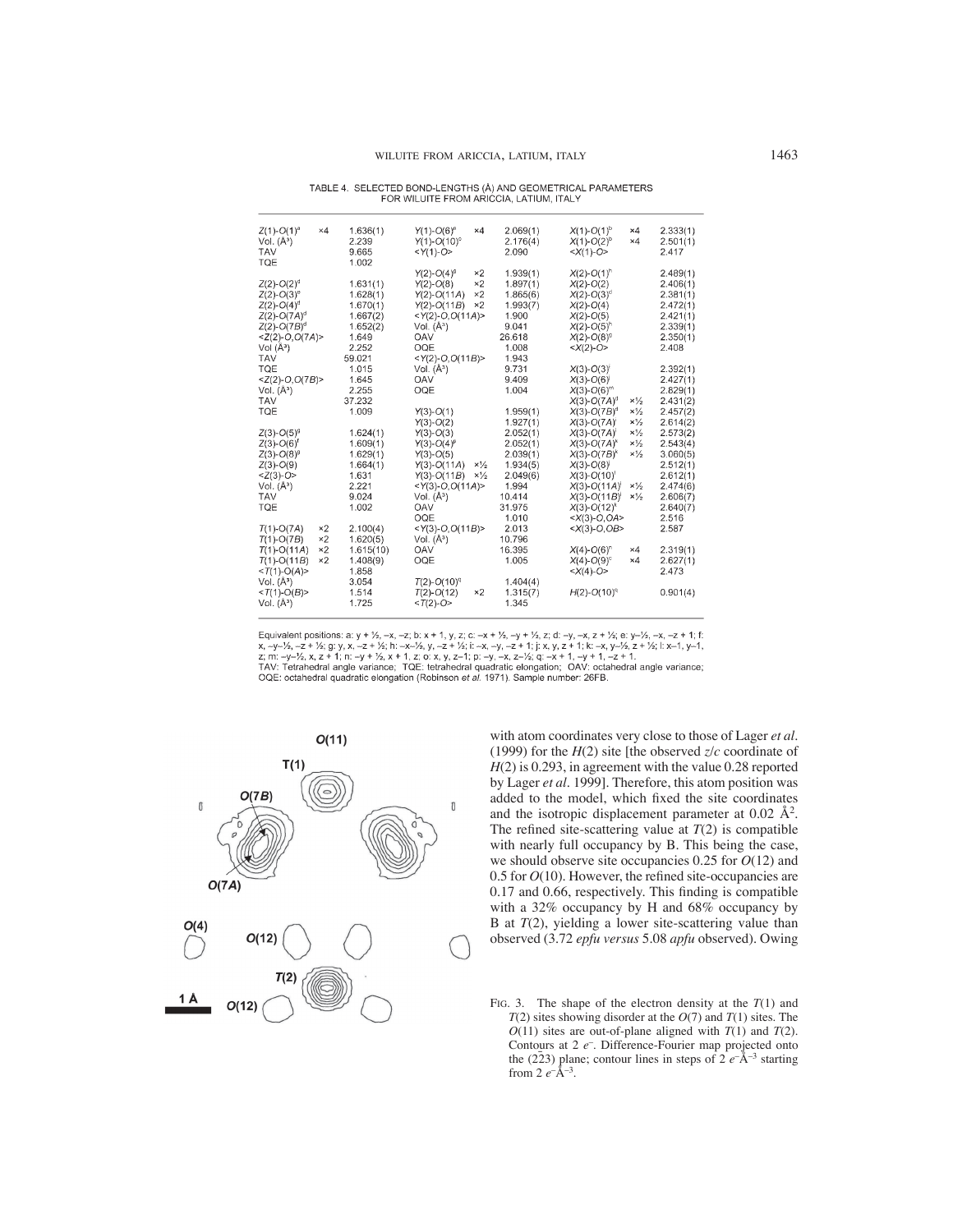| TABLE 6. CRYSTAL-CHEMICAL FORMULA AND AGREEMENT        |
|--------------------------------------------------------|
| BETWEEN OBSERVED AND CALCULATED SITE-SCATTERING VALUES |
| FOR WILLIEF FROM ARICCIA LATILIM ITALY                 |

| $^{x}$ (Ca <sub>18.72</sub> Mg <sub>0.15</sub> Sr <sub>0.02</sub> La <sub>0.05</sub> Ce <sub>0.04</sub> Nd <sub>0.01</sub> ) <sup>y(1)</sup> (Fe <sup>3+</sup> <sub>0.38</sub> Mg <sub>0.28</sub> Ti <sub>0.27</sub> Mn <sub>0.11</sub> )<br>$^{(1/2)}$ (Al <sub>3.87</sub> Fe <sup>3+</sup> <sub>0.19</sub> Mg <sub>0.14</sub> ) <sup><math>^{(1/3)}</math></sup> (Al <sub>3.29</sub> Fe <sup>3+</sup> , <sub>29</sub> Mg <sub>3.35</sub> )<br>$^{7(1)}(B_{2,18}Al_{0.02}Be_{0.02}H_{0.47}\Box_{1.31})$ $^{7(2)}(B_{0.68}H_{0.32})$ $^{2}Si_{18}O_{68}$ $^{9(11)}(F_{1,21}O_{6.78})$ $^{[9(10)+0(12)]}O_{2.68}$ |                       |                                                                       |                       |                                                        |                       |  |  |  |
|------------------------------------------------------------------------------------------------------------------------------------------------------------------------------------------------------------------------------------------------------------------------------------------------------------------------------------------------------------------------------------------------------------------------------------------------------------------------------------------------------------------------------------------------------------------------------------------------------------------|-----------------------|-----------------------------------------------------------------------|-----------------------|--------------------------------------------------------|-----------------------|--|--|--|
| Site-scattering values, in epfu                                                                                                                                                                                                                                                                                                                                                                                                                                                                                                                                                                                  |                       |                                                                       |                       |                                                        |                       |  |  |  |
| $T(1) + T(2)_{\text{obs}}$<br>$T(1) + T(2)$ <sub>ratr</sub><br>Difference (%)                                                                                                                                                                                                                                                                                                                                                                                                                                                                                                                                    | 15.07<br>15.47<br>2.6 | $Y_{\scriptscriptstyle \sf{nhe}}$<br>$Y_{\rm calc}$<br>Difference (%) | 198.0<br>193.8<br>2.1 | $X_{\mathrm{obs}}$<br>$X_{\rm calc}$<br>Difference (%) | 387.7<br>383.3<br>1.1 |  |  |  |

The observed values are obtained from the structure refinement, whereas the calculated values are derived from results of chemical analyses. Values are expressed in electrons per formula unit (epfu).

to the difficulty in accounting for a model with two weak scatterers at a distance of only 0.5 Å, the observed site-scattering value at  $T(2)$  may be overestimated. Moreover, Lager *et al*. (1999) found a large value of root-mean-square (RMS) displacement associated with *H*(2) in room-temperature neutron-diffraction data, and interpreted this feature as due to disorder of the *H*(2) atom. The IR spectrum discussed in the next section shows that there is some disordered H at the *H*(2) sites, as indicated by the weak and broad *JK* absorption bands. Considering triangular coordination for B at *T*(2), the observed mean bond-length (1.344 Å) is shorter than expected for B in this coordination  $(1.37 \text{ Å})$ , but still in good agreement considering the error associated with the coordinates of the *O*(12) site.

### INFRARED SPECTROSCOPY

Single-crystal, polarized-light spectra were collected on a section 18-mm-thick oriented parallel to (100), using a Perkin Elmer FTIR 1760X spectrophotometer, equipped with Olympus IR microscope, a nitrogencooled MCT detector, and a golden wire AgBr polarizer. The OH-stretching FTIR spectrum (Fig. 4) invariably consists of a rather well-defined triplet of broad bands labeled B (3639 cm<sup>-1</sup>), *D* (3573 cm<sup>-1</sup>) and *F* (3488 cm–1) (the band notation used here is from Groat *et al*. 1995) and a very broad, composite absorption at 3300  $cm^{-1}$  (*JK* in Fig. 4). This pattern is characteristic of Bbearing vesuvianite (*e.g.*, Groat *et al*. 1995, Bellatreccia *et al*. 2004). Figure 4 also shows that all bands are strongly polarized, with maximum absorption for **E** // *c* and minimum absorption for  $\mathbf{E} \perp \mathbf{c}$ . This polarization behavior is in full agreement with the findings of Groat *et al*. (1995), and supports the assignment of the higherfrequency *B*, *D* and *F* triplet of bands to the  $O(11)$ –*H*(1) dipole, and the assignment of the lower-frequency broad absorption *JK* to the  $O(10)$ – $H(2)$  dipole (Bellatreccia *et al*. 2004).

The quantitative determination of  $H<sub>2</sub>O$  (c, in wt.%) in minerals by IR spectroscopy is based on



FIG. 4. Polarized absorption spectra of wiluite 26FB in the principal OH-stretching region. Section parallel to (100), thickness 18 um.

the Lambert–Beer law:  $c = a_i / (e_i * D)$ , where  $a_i$  is the integrated absorption coefficient measured from the IR spectrum, D is the density, and  $\varepsilon_i$  is the matrix-specific integral molar absorptivity, in l\* mol–1\* cm–2 (Beran *et al*. 1993, Libowitzky & Rossman 1997). For vesuvianite,  $\varepsilon$ <sub>i</sub> has been recently calibrated by Bellatreccia et *al*. (2005) for a large number of B-bearing samples. For wiluite from Ariccia  $\varepsilon_i = 9 \pm 1.5 \times 10^4$  l\* mol<sup>-1\*</sup> cm<sup>-2</sup> is calculated from the IR spectrum using the  $H_2O$  content established by SIMS (0.239 wt.%  $H_2O$ , Table 1). As shown by Bellatreccia *et al*. (2005), this value is in excellent agreement with the curve of Libowitzky & Rossman (1997).

The spectra collected in the  $1600-1100$  cm<sup>-1</sup> region (Fig. 5) show several sharp bands with distinct pleochroic behavior. This region is poorly studied; however, it is known (e.g., Ross 1974) that the most significant B–O absorptions occur in this range. In particular, the stretching vibrations of the  $BO<sub>3</sub>$  group are characteristically found at higher frequency  $(1400-1200 \text{ cm}^{-1})$ , whereas the stretching vibrations of the BO<sub>4</sub> group are observed at lower frequency  $\left($  <1200 cm<sup>-1</sup>), thus partly overlapping the Si–O stretching bands (Grew  $&$  Rossman 1985). The BO<sub>3</sub> group in the vesuvianite structure is oriented with the longer B–*O*(10) bond parallel to the *c* axis; therefore, the polarization behavior shown in Figure 5 suggests the assignment of the  $1267$  cm<sup>-1</sup> band to this bond, and the assignment of the 1370 cm–1 absorption to the two equivalent, and slightly shorter (1.40 *versus* 1.32 Å: Table 4) B–O(12) bonds. Assignment of the 1418 and  $1472 \text{ cm}^{-1}$  bands (Fig. 5) is unclear at the moment. A reasonable possibility involves the combination of lower-frequency bands. Alternatively, these bands could be related to the presence in the structure of a minor proportion of  $CO<sub>3</sub>$  groups; however, at present we do not have data to support (or dismiss) this possibility. The absorption at  $1110 \text{ cm}^{-1}$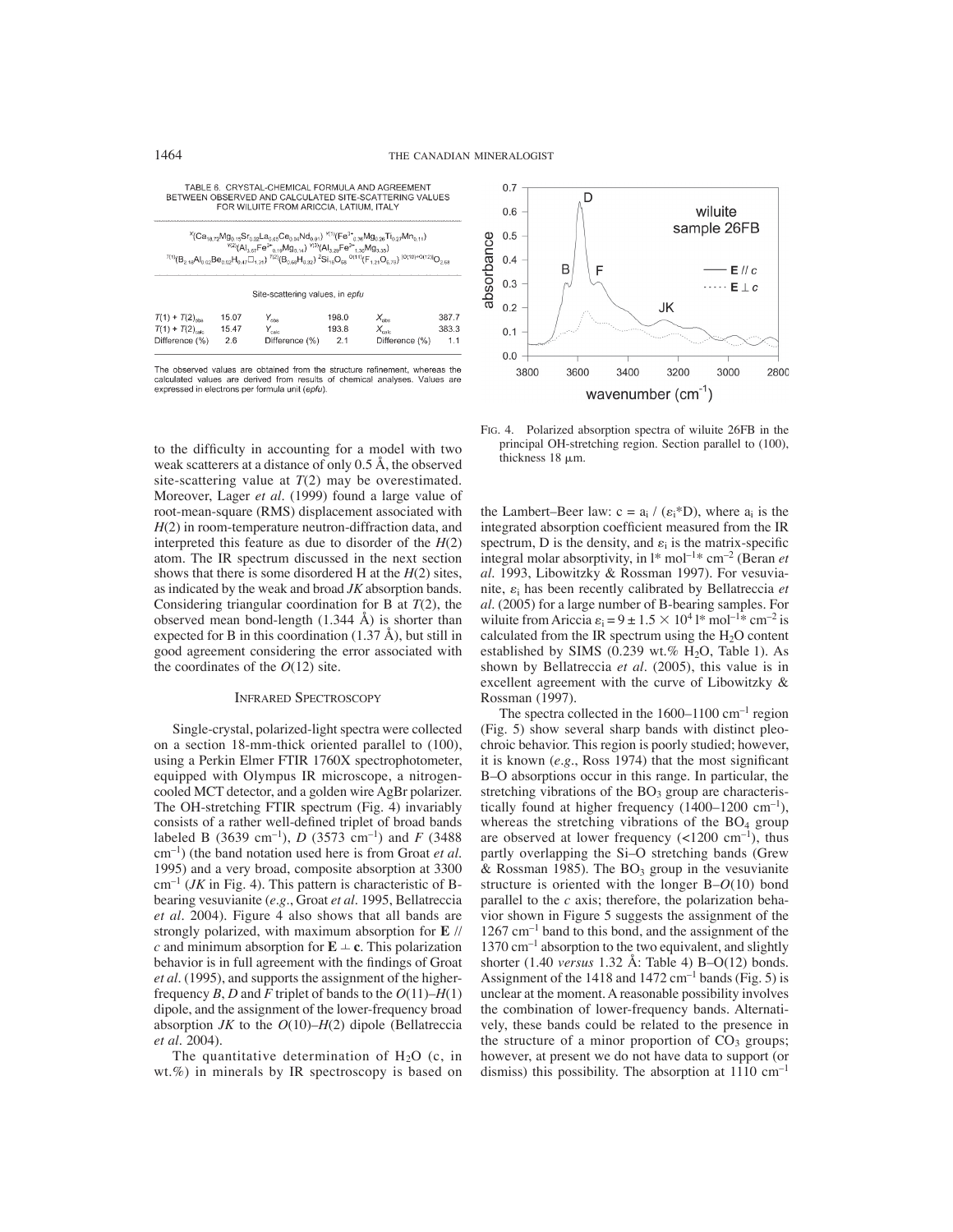can be assigned to the vibration of  $BO<sub>4</sub>$  groups (Grew & Rossman 1985). Note that this band is not polarized in the  $(100)$  plane. This band can be confidently assigned to the shorter  $T(1)$ – $O(11)$  bonds (Table 4). Additional [4]B–O bands are expected in the spectrum at lower frequency, but these totally overlap the more intense Si–O region and cannot be resolved.

### X-RAY ABSORPTION FINE STRUCTURE SPECTROSCOPY (XAFS)

Vesuvianite-group minerals are known to host their non-tetrahedrally-coordinated cations in four types of sites, which have, respectively, a coordination of eight  $(X)$ , five  $[Y(1)]$ , and six  $[Y(2)$  and  $Y(3)]$ . Whereas the eight-fold occupancy of such large *X* cations as Ca, Sr and the REE is well established, and the six-fold preference of the small Al, Ti and  $Fe<sup>3+</sup>$  cations for the two  $Y(2)$  and  $Y(3)$  sites is also confirmed (Groat *et al.*) 1996), there is still disagreement about the distribution of the divalent cations  $(Mg, Mn, and Fe<sup>2+</sup>)$ . This question is especially interesting for wiluite, where divalent cations are involved in the entry of B at the tetrahedral *T*(1), *T*(2) sites. We addressed this problem by considering that (1) in the sample of wiluite studied, Mg is distributed over all three *Y*(1), *Y*(2), *Y*(3) sites, the latter being its preferred site (Table 6), and (2) the *Y*(1) site, by itself unusual for being in the rare square-pyramidal configuration in vesuvianite-group minerals (Coda et *al*. 1970), in our wiluite undergoes a further distortion, from squat to elongate [Table 4; see also Ohkawa *et al.* (1992) for comparison with vesuvianite]. Another major structural change is that in wiluite, the *Y*(3) and *Y*(2) octahedra contain divalent cations, thus forming continuous zigzag chains, whereas in vesuvianite, the small *Y*(2) octahedra contain only Al (Lager *et al.* 1999). In order to evaluate the distribution of divalent cations in wiluite, we selected Mg in preference to Fe for two major reasons:  $(1)$  Mg is significantly more abundant, and is always divalent, whereas a substantial fraction of the Fe present is in the trivalent state, which makes it prefer six-fold coordination; (2) the resolution of our technique at the Mg *K*-edge energy is greater than at the Fe *K*-edge energy. Furthermore, to cross-check the results for divalent Mg, we determined the coordination environment for Al, a cation that is only trivalent and assigned to the *Y*(3) and *Y*(2) octahedra, based on the results of the structure refinement.

The technique we used is X-ray absorption fine structure spectroscopy (XAFS), which is well known to be chemically selective, thus giving unequivocal information on each atom present in such complex chemical compounds. The spectra were recorded at the soft X-ray beam line SB03–3 of the SSRL facility, at 3 GeV and *ca*. 65 mA ring current; we used a  $(400)$  YB<sub>66</sub> double-crystal monochromator, which yields an experimental resolution of *ca.* 0.4–0.5 eV, in the total yield (TEY) mode, with the powdered samples scanned at 0.3 eV steps for 5 s and set at a 35° angle from the beam forward direction. We normally record our spectra in the near *K*-edge region (XANES, X-ray absorption nearedge structure), namely, in the energy range 1280–1400 eV for Mg, and in the 1540–1620 eV interval for Al. Both ranges encompass the various subregions of the



FIG. 5. Polarized absorption spectra of wiluite 26FB in the 1600–1100 cm<sup>-1</sup> region. Section parallel to (100), thickness 18 mm.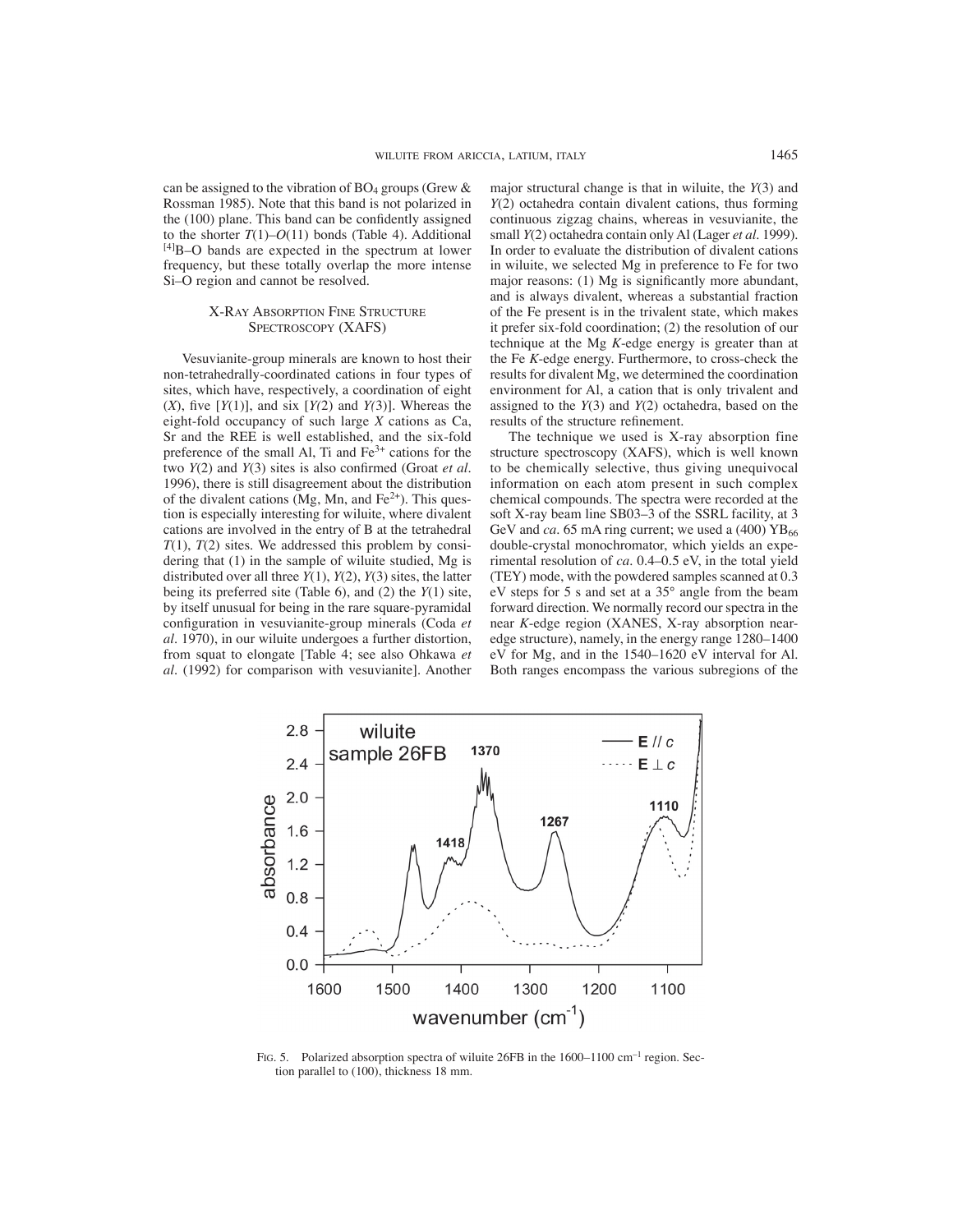edge (Mottana 2004) and provide a good enough resolution while being wide enough to pinpoint all subtle spectral features. The spectrum of vesuvianite from Pitigliano (sample 10FB, Bellatreccia *et al.*, unpubl. data) recorded for comparison, is displayed in Figure 6. Experimental spectra were first energy-corrected as a function of the ring current, then fitted with a Victoreen polynomial function to account for the baseline and normalized to 1 at high energy. The observed features were carefully located using algorithms able to detect changes in the peak signal of the order of  $10^{-3}$ – $10^{-4}$  and are believed to be accurate to  $\pm 0.1$  eV in energy and  $\pm 5$ relative % in intensity.

The Mg XANES spectrum of wiluite (Fig. 6a) consists of a single, broad feature B centered at 1311.3 eV, clearly the convolution of several contributions, which suggests that Mg is distributed over a variety of sites that differ primarily in shape rather than local energy. By contrast, the spectrum of vesuvianite, although of lesser quality because of the increased background-noise, shows two clearly resolved features; the low-energy one (A) is fairly sharp and probably unique, whereas the high-energy one (B) is clearly the convolution of two or more contributions. Such convoluted spectra are not easy to assign, but we confidently suggest that feature A at 1308.4 eV in vesuvianite is generated by five-fold coordinated Mg, and the superimposed  $B + C$  features at 1311.3 eV by the six-fold coordinated site. Thus we also attribute shoulder A on the rising limb of the composite edge to Mg located in the *Y*(1) elongate pyramidal site, whereas we attribute the broad peak B with its high-energy shoulder C to six-fold coordinated Mg located at the *Y*(2) and *Y*(3) sites. Magnesium at the latter site is probably responsible for the strong intensity of B, at least according to the cation assignment resulting from the structure refinement (*cf*. Table 6).

The Al XANES spectra of wiluite and vesuvianite (Fig. 6b) consist of two major, partially superimposed absorption-peaks A (1566.8 eV) and B (1569.7 eV), followed by three minor ones, which are barely discernible in the background because of the low Al bulk content of both samples. The patterns are typical for Al in octahedral coordination, as in grossular and polylithionite (Mottana *et al*. 1997). A faint shoulder at 1564.1 (arrow) is present in both samples, which hints at the presence of [4]Al. However, such a contribution, if any, is  $\leq 5\%$  Al<sub>tot</sub>. The two spectra are nearly identical in their energies, thus suggesting that Al is located in the same environments in both minerals. However, they differ somewhat in their intensities, which suggests a slightly more disordered distribution of Al in wiluite than in vesuvianite.

#### **CONCLUSIONS**

We describe the occurrence of the rare silicoborate wiluite from the tephra of the Alban Hills volcano,



FIG. 6. XAFS spectra of wiluite 26FB (this work) and vesuvianite 10FB (Bellatreccia *et al.*, unpubl. data) in the regions of (a) the Mg *K*-edge and (b) the Al *K*-edge, respectively.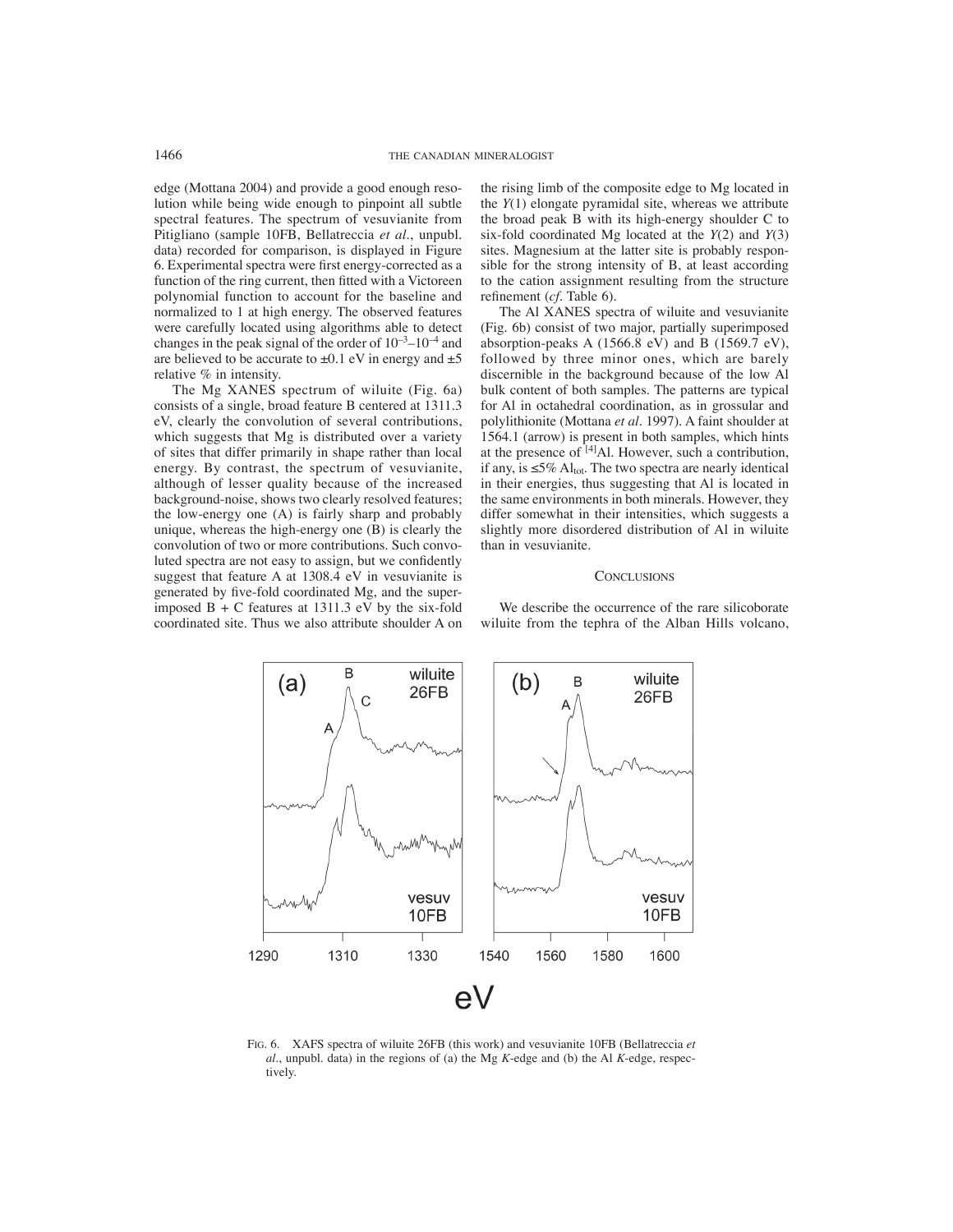Roman comagmatic region. The main conclusions of this study are:

1) The sample studied is uniaxial (+), and shows anomalous extinction.

2) According to EMPA + SIMS data, wiluite from Ariccia has a composition very similar to that of holotype wiluite from the Sakha Republic (Groat *et al.* 1998), but it has significantly higher B and F contents.

3) Both X-ray structure refinement and polarized IR spectroscopy show that B is present both in tetrahedral and triangular coordination, although at present neither technique can provide conclusive quantitative data on the B speciation between these configurations.

4) The OH-stretching FTIR spectrum is characteristic of a B-bearing vesuvianite-group mineral; the integrated molar absorption-coefficient calculated from the polarized-light IR spectrum and SIMS analysis of wiluite for H<sub>2</sub>O is  $\varepsilon_i = 9 \pm 1.5 \times 10^4$  l\* mol<sup>-1\*</sup> cm<sup>-2</sup>.

5) Our XAS results confirm the presence of Mg in at least three coordination environments, including the unusual five-fold elongate pyramidal site, whereas Al is in the octahedrally coordinated sites, which are slightly more disordered in wiluite than in vesuvianite.

### ACKNOWLEDGEMENTS

Part of this work was done during the stay of FB at the Marie Curie training site, Institut für Mineralogie und Kristallographie, Universität Wien (Austria), financed by the European Commission, contract number HPMT–CT–2000–00138. Thanks are due to G. Giester, U. Kolitsch, A. Beran and E. Libowitzky, Institut für Mineralogie und Kristallographie, Universität Wien for the single-crystal and micro-IR data collection. Marcello Serracino assisted with the EMP analyses. The National Research Council of Italy (CNR) is acknowledged for funding the SIMS laboratory at IGG (Pavia). The suggestions of Lee Groat and an anonymous referee helped to improve the clarity of the paper. We are very happy to dedicate this article to Michael E. Fleet in recognition of his work on the crystal chemistry of boron.

#### **REFERENCES**

- ANDERS, E. & EBIHARA, M. (1982): Solar-system abundances of the elements. *Geochim. Cosmochim. Acta* **46**, 2263- 2380.
- BELLATRECCIA, F. (2003): *La Cristallochimica delle Vesuvianiti*. Ph.D. thesis, Università di Roma La Sapienza, Roma, Italia.
- DELLA VENTURA, G., OTTOLINI, L., LIBOWITZKY, E. & BERAN, A. (2005): The quantitative analysis of OH in vesuvianite: a polarized FTIR and SIMS study. *Phys. Chem. Minerals* **78**, 65-76.
- BERAN, A., LANGER, K. & ANDRUT, M. (1993): Single crystal infrared spectra in the range of OH fundamentals of paragenetic garnet, omphacite and kyanite in an eclogitic mantle xenolith. *Mineral. Petrol.* **48**, 257-268.
- BOROVIKOVA, E.YU., KURAZHKOVSKAYA, V.S. & ALFEROVA, M.S. (2003): Infrared spectra and factor group analysis of vesuvianites in OH region. *Int. Symp. on Light Elements in Rock-Forming Minerals* (*LERM 2003*), *Abstr.*, 8.
- CODA, A., DELLA GIUSTA, A., ISETTI, G. & MAZZI, F. (1970): On the crystal structure of vesuvianite. *Atti Accad. Sci. Torino* **105**, 63-84.
- DEER, W.A., HOWIE, R.A. & ZUSSMAN, J. (1982): *Rock-Forming Minerals*. **1A**. *Orthosilicates*. Longmans, Green and Co., London, U.K.
- DELLA VENTURA, G., BELLATRECCIA, F. & WILLIAMS, C.T. (1999): Zr- and *LREE*-rich titanite from Tre Croci, Vico Volcanic complex (Latium, Italy). *Mineral. Mag.* **63**, 123-130.
- , MOTTANA, A., PARODI, G.C., RAUDSEPP, M., BEL-LATRECCIA, F., CAPRILLI, E., ROSSI, P. & FIORI, S. (1996): Monazite–huttonite solid-solutions from the Vico Volcanic Complex, Latium, Italy. *Mineral. Mag.* **60**, 751-758.
- PARODI, G.C., MOTTANA, A. & CHAUSSIDON, M. (1993): Peprossiite-(Ce), a new mineral from Campagnano (Italy): the first anhydrous rare-earth-element borate. *Eur*. *J. Mineral.* **5**, 53-58.
- FEDERICO, M., PECCERILLO, A., BARBIERI, M. & WU, T.W. (1994): Mineralogical and geochemical study of granular xenoliths from the Alban Hills volcano, central Italy, bearing on evolutionary processes in potassic magma chambers. *Contrib. Mineral. Petrol.* **115**, 384-401.
- FITZGERALD, S., LEAVENS, P.B., REHINGOLD, A.L. & NELEN, J.A. (1987): Crystal structure of a *REE*-bearing vesuvianite from San Benito County, California. *Am. Mineral.* **72**, 625-628.
- GIORDANO, G., DE RITA, D., CAS, R.A. & RODANI, S. (2002): Valley pond and ignimbrite veneer deposits in the smallvolume phreatomagmatic "Peperino Albano" basic ignimbrite, Lago Albano maar, Colli Albani volcano, Italy: influence of topography. *J. Volcanol. Geotherm. Res.* 118, 131-144.
- GREW, E.S. & ROSSMAN, G.R. (1985): Co-ordination of boron in sillimanite. *Mineral. Mag*. **49**, 132-135.
- GROAT, L.A., HAWTHORNE, F.C. & ERCIT, T.S. (1992): The chemistry of vesuvianite. *Can. Mineral.* **30**, 19-48.
- $& \_\_\_\_\_\_\$ (1994): The incorporation of boron into the vesuvianite structure. *Can. Mineral.* **32**, 505-523.
- \_\_\_\_\_\_\_\_, \_\_\_\_\_\_\_\_, \_\_\_\_\_\_\_\_ & GRICE. J.D. (1998): Wiluite, Ca<sub>19</sub> (Al,Mg,Fe,Ti)<sub>13</sub> (B,Al, $\Box$ )<sub>5</sub> Si<sub>18</sub>O<sub>68</sub>(O,OH)<sub>10</sub>, a new mineral species isostructural with vesuvianite, from